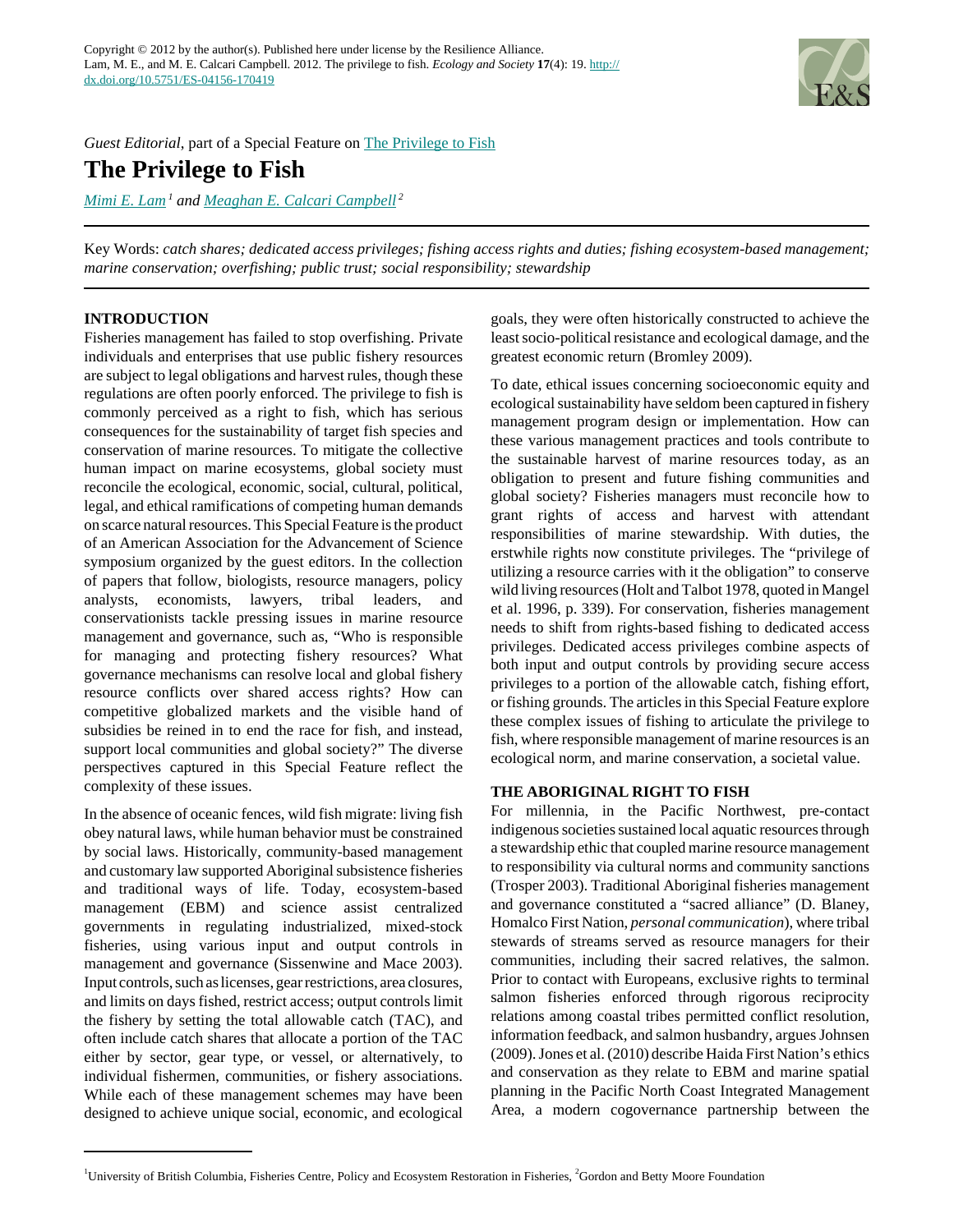Canadian and British Columbian governments and the coastal First Nations, whose rights to fish are constitutionally protected.

#### **THE PRIVATE PRIVILEGE TO FISH**

The private privilege to fish has often been erroneously perceived and managed as a right, by not tethering access privileges with fiduciary responsibilities for the sustainable management of fisheries and conservation of living marine resources. Lam and Pauly (2010) argue that the implicit social contract among governments, private fishing enterprises, and the public must be renegotiated to sustain ethical fisheries that not only conserve fish stocks, but also fishing livelihoods, communities, and ways of life. To promote conservation in fisheries management and policy, Rosenberg (2009) prescribes EBM, management integrated across all sectors of human activity, including coastal and marine spatial planning, and an incentive structure promoting stability of fisheries. Sumaila (2010) highlights some strengths and weaknesses of individual transferable quotas (ITQs), one type of catch share, and offers suggestions on how to design and implement ITQs to achieve ecological, economic, and social sustainability of fisheries within an EBM approach. Eagle and Kuker (2010) first critique public fisheries by dissecting the challenges of the decision-making processes in government ownership and regulation of natural resources, then offer prescriptions for achieving more efficient and equitable outcomes, such as zoning fishing interests by sector or area, which could enhance results and accountability.

## **THE PUBLIC TRUST IN FISHERIES**

With increasing fisheries collapses and declining stocks, the human dimensions of fisheries, particularly the ethical dimension, must be critically analyzed within the context of the public trust in fisheries (Turnipseed et al. 2009). Pitcher and Lam (2010) argue that only with well-defined policy goals and composite management strategies, such as EBM and historically based ecosystem restoration, can the analyses of quantitative stock assessments, establishment of marine protected areas, comanagement arrangements, and other "fisheries management solutions" be effective in protecting the public's right to fish for food security. To sustain global fisheries, Lam (2012) argues for incorporating a harm principle in fisheries that is both instrumental and ethical, namely: (1) regulate the fishing industry with management tools that internalize the social and environmental costs of fishing, by requiring fishermen to pay for the privilege to fish via access and extraction fees, both scaled with fishing capacity; (2) develop fisheries policies with the explicit goal to reduce fishing harm so as to help achieve sustainable fisheries and marine conservation; (3) legislate binding laws to create and regulate societal norms that protect the public trust in fisheries; and (4) adopt a collaborative fisheries governance framework that shares the decision-making rights

and responsibilities of marine stewardship among government, the fishing industry, and civil society.

### **CONCLUDING REMARKS**

In 1883, in response to concerns about overfishing, Thomas H. Huxley infamously declared at the International Fisheries Exhibition in London, UK that "...with existing methods of fishing, it is inconceivable that the great sea fisheries ...could ever be exhausted" (Sims and Southward 2006, Roberts 2007): today, they are indisputably being exhausted (Pauly 2007). While the papers collected in this Special Feature do not offer a unique management strategy or policy tool to tackle modern societal and ecological challenges associated with fisheries, they do spotlight the privilege to fish and synthesize diverse cultural and disciplinary perspectives. Collectively, they promote an integrated ecosystem approach to protect living marine resources and the communities dependent upon them. Only by continuing to adapt fisheries management and policies in response to emerging ecological and human developments, such as tethering social responsibilities with individual rights, can ethical fisheries evolve, with fishing rights redefined as privileges.

*Responses to this article can be read online at:* [http://www.ecologyandsociety.org/issues/responses.](http://www.ecologyandsociety.org/issues/responses.php/4156) [php/4156](http://www.ecologyandsociety.org/issues/responses.php/4156)

#### **LITERATURE CITED**

Bromley, D. W. 2009. Abdicating responsibility: the deceits of fisheries policy. *Fisheries* 34(6): 280–290. [http://dx.doi.](http://dx.doi.org/10.1577/1548-8446-34.6.280) [org/10.1577/1548-8446-34.6.280](http://dx.doi.org/10.1577/1548-8446-34.6.280)

Eagle, J., and A. Kuker. 2010. Public fisheries. *Ecology and Society* 15(1): 10. [online] URL: [http://www.ecologyandsociety.](http://www.ecologyandsociety.org/vol15/iss1/art10/) [org/vol15/iss1/art10/](http://www.ecologyandsociety.org/vol15/iss1/art10/).

Johnsen, D. B. 2009. Salmon, science, and reciprocity on the Northwest Coast. *Ecology and Society* 14(2): 43. [online] URL: [http://www.ecologyandsociety.org/vol14/iss2/art43/.](http://www.ecologyandsociety.org/vol14/iss2/art43/)

Jones, R., C. Rigg, and L. Lee. 2010. Haida marine planning: First Nations as a partner in marine conservation. *Ecology and Society* 15(1): 12. [online] URL: [http://www.ecologyandsociety.](http://www.ecologyandsociety.org/vol15/iss1/art12/) [org/vol15/iss1/art12/](http://www.ecologyandsociety.org/vol15/iss1/art12/).

Lam, M. E. 2012. Of fish and fishermen: shifting societal baselines to reduce environmental harm in fisheries. *Ecology and Society* 17(4): 18. <http://dx.doi.org/10.5751/ES-05113-170418>

Lam, M. E., and D. Pauly. 2010. Who is right to fish? Evolving a social contract for ethical fisheries. *Ecology and Society* 15 (3): 16. [online] URL: [http://www.ecologyandsociety.org/](http://www.ecologyandsociety.org/vol15/iss3/art16/) [vol15/iss3/art16/](http://www.ecologyandsociety.org/vol15/iss3/art16/).